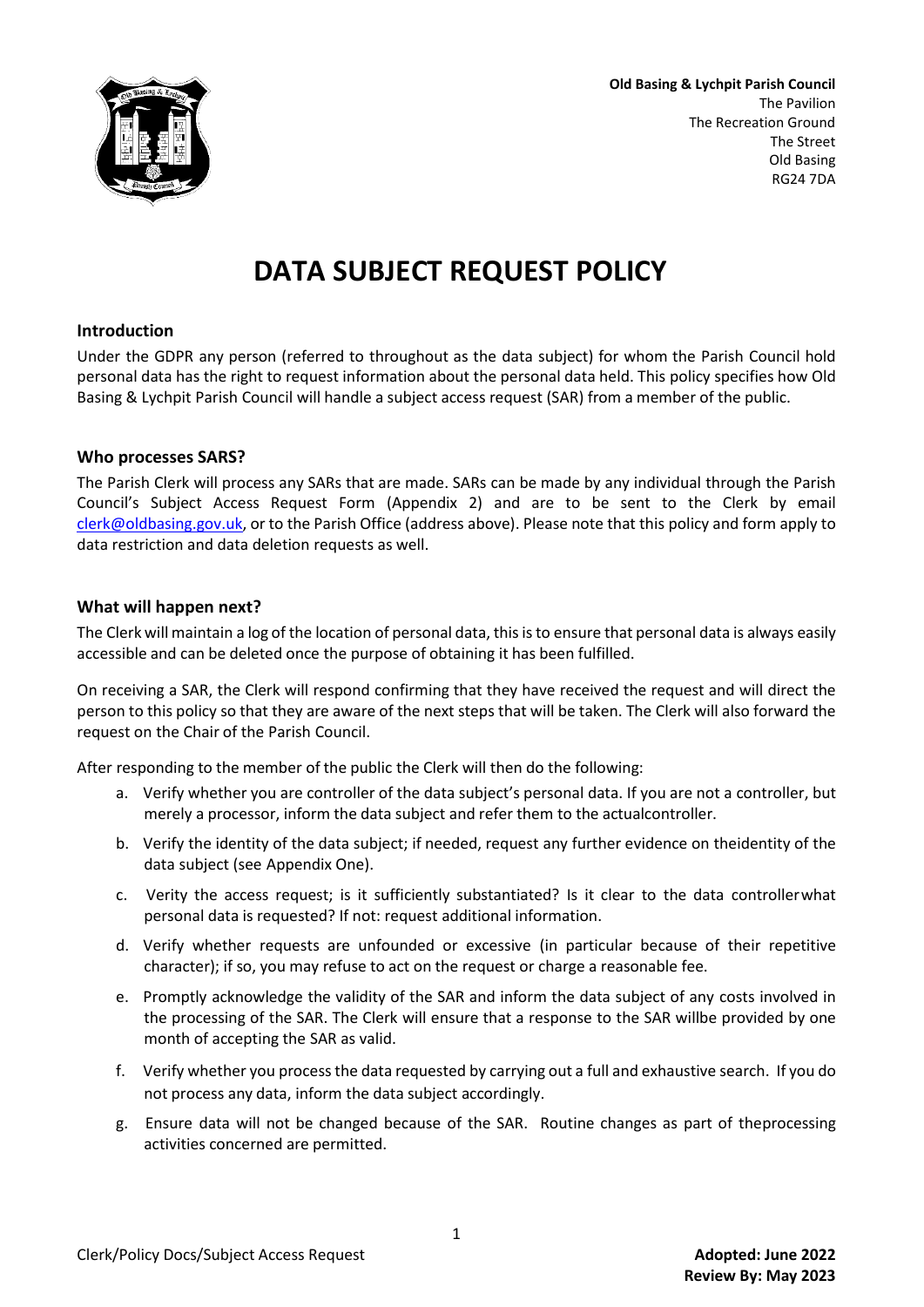h. Verify whether the data requested also involves data on other data subjects and make sure this data is filtered before the requested data is supplied to the data subject; if data cannot be filtered, ensure that other data subjects have consented to the supply of their data as part of the SAR.

The Clerk will aim to provide a response to a SAR within one month after the request is acknowledged as valid, however if more time is needed to respond to complex requests, an extension of another two months is permissible, provided this is communicated to the data subject in a timely manner within the first month. If the council cannot provide the information requested, it should inform the data subject on this decision without delay and at the latest within one month of receipt of the request.

#### **What will be included in the SAR response?**

The Clerk will ensure that the following information is included in the SAR response:

If data on the data subject is processed, make sure to include as a minimum the following information in the SAR response:

- 1. The purposes of the processing
- 2. The categories of personal data concerned
- 3. The recipients or categories of recipients to whom personal data has been or will be disclosed, in third countries or international organisations, including any appropriate safeguards for transfer of data, such as Binding Corporate Rules or EU model clauses
- 4. Where possible, the envisaged period for which personal data will be stored, or, if not possible, the criteria used to determine that period
- 5. The existence of the right to request rectification or erasure of personal data or restriction of processing of personal data concerning the data subject or to object to such processing
- 6. The right to lodge a complaint with the Information Commissioners Office ("ICO")
- 7. If the data has not been collected from the data subject: the source of such data
- 8. The existence of any automated decision-making, including profiling and any meaningful information about the logic involved, as well as the significance and the envisaged consequences of such processing for the data subject
- 9. Provide a copy of the personal data undergoing processing.

#### **What if the person is unhappy with the management of the SAR?**

If the person is not happy with the management of the SAR this will be managed as a complaint against the Council and referred to the Information Commissioner for their consideration.

#### **Procedures relating to SARs**

The Clerk will attend training on this subject as needed, to ensure that practices are compliant with the law.

A database is maintained allowing the council to report on the volume of requests and compliance against the statutory timescale.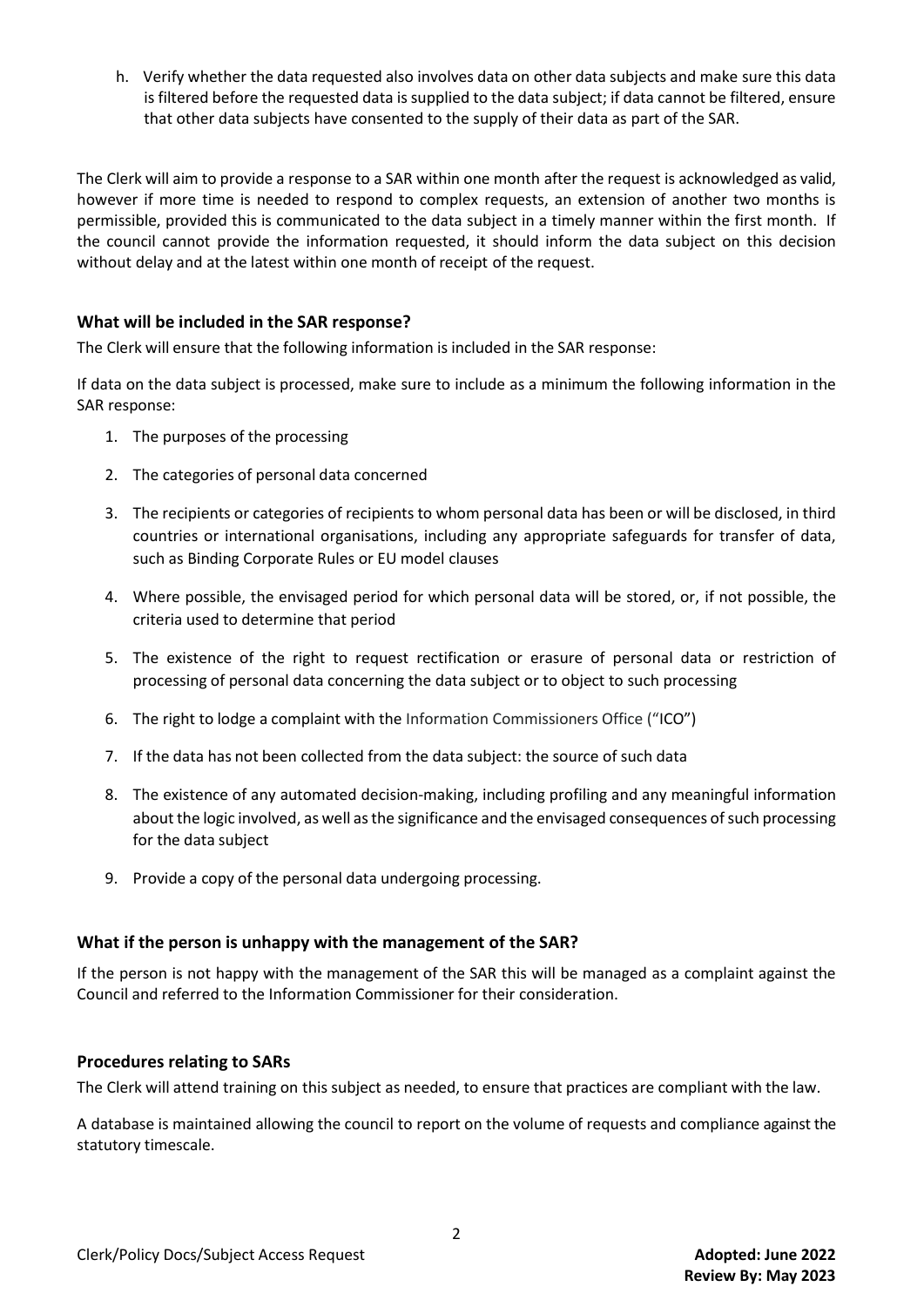### **Appendix One: Accepted Documents that provide proof of identity**

The Parish Council will need to obtain copies of documents that prove the requesters' identity. The following documents are acceptable for proof of identity

(\* These documents must be dated in the past 12months, + These documents must be dated in the past 3 months):

- Current UK/EEA Passport
- UK Photocard Driving Licence (Full or Provisional)
- Firearms Licence / Shotgun Certificate
- EEA National Identity Card
- Full UK Paper Driving Licence
- State Benefits Entitlement Document\*
- State Pension Entitlement Document\*
- HMRC Tax Credit Document\*
- Local Authority Benefit Document\*
- State/Local Authority Educational Grant Document\*
- HMRC Tax Notification Document
- Disabled Driver's Pass
- Financial Statement issued by bank, building society or credit card company+
- Judiciary Document such as a Notice of Hearing, Summons or Court Order
- Utility bill for supply of gas, electric, water or telephone landline+
- Most recent Mortgage Statement
- Most recent council Tax Bill/Demand or Statement
- Tenancy Agreement
- Building Society Passbook which shows a transaction in the last 3 months and your address

### **Appendix Two: Subject Access Request Form**

To request to see your records, please complete this form and then send the completed form to the Clerk at [clerk@oldbasing.gov.uk](mailto:clerk@oldbasing.gov.uk) or by post to the Parish Office (address above).

To ensure proper security, the Parish Council must be sure of your identity before complying with the subject access request. To confirm your identity, we need to see an official document with a photograph, such as a driving license or a passport.

If you are making the request on behalf of another individual to access their information, we will need written consent from the individual to whom the data relates as well as your proof of identity. If you have legal authorisation to act on behalf of an individual, such as if you act with power of attorney or as a litigation friend, you will need to provide a copy of that authorisation to evidence it.

We can refuse your request if it is manifestly unfounded or excessive, such as if it is repetitive. We will explain why we consider your request to be manifestly unfounded or excessive if we do refuse it.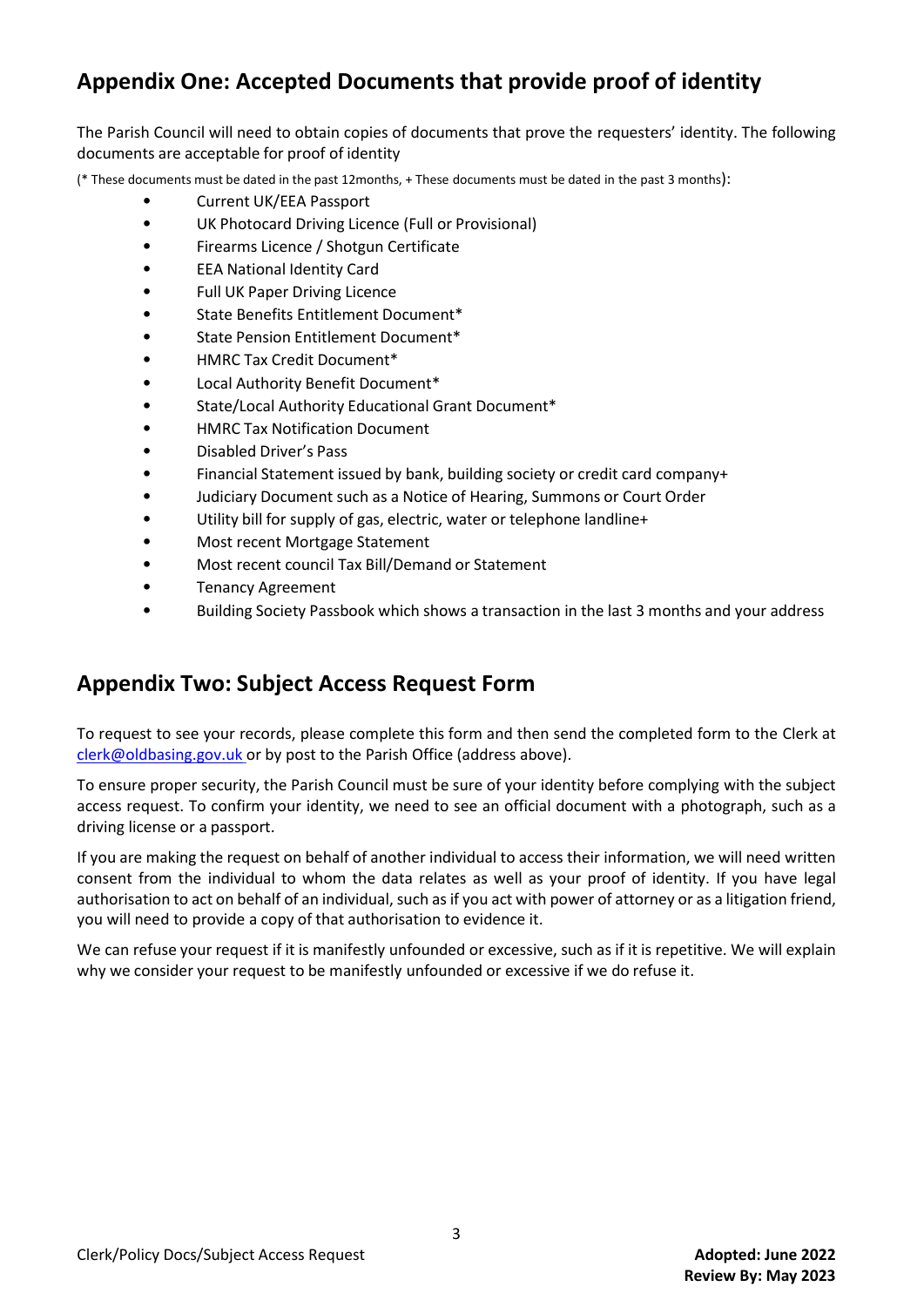

**Old Basing & Lychpit Parish Council** The Pavilion The Recreation Ground The Street Old Basing RG24 7DA

# **SUBJECT ACCESS REQUEST FORM**

| 1. Details of person making the request                                       |                                                                                                                                                                                                                                                                                                                                                                                                                                                                                                                                                            |
|-------------------------------------------------------------------------------|------------------------------------------------------------------------------------------------------------------------------------------------------------------------------------------------------------------------------------------------------------------------------------------------------------------------------------------------------------------------------------------------------------------------------------------------------------------------------------------------------------------------------------------------------------|
| Title                                                                         |                                                                                                                                                                                                                                                                                                                                                                                                                                                                                                                                                            |
| Name                                                                          |                                                                                                                                                                                                                                                                                                                                                                                                                                                                                                                                                            |
| Any other names that you<br>have been<br>known by                             |                                                                                                                                                                                                                                                                                                                                                                                                                                                                                                                                                            |
| Date of birth                                                                 |                                                                                                                                                                                                                                                                                                                                                                                                                                                                                                                                                            |
| Address                                                                       |                                                                                                                                                                                                                                                                                                                                                                                                                                                                                                                                                            |
| <b>Telephone Number</b>                                                       |                                                                                                                                                                                                                                                                                                                                                                                                                                                                                                                                                            |
| Email                                                                         |                                                                                                                                                                                                                                                                                                                                                                                                                                                                                                                                                            |
| 2. Are you requesting information about yourself?                             |                                                                                                                                                                                                                                                                                                                                                                                                                                                                                                                                                            |
| Yes                                                                           | Please go to section 4                                                                                                                                                                                                                                                                                                                                                                                                                                                                                                                                     |
| No                                                                            | If you are making the request on behalf of another person you must enclose<br>with the request a signed authority from them to do so. If you are making the<br>application because the data subject lacks capacity to make the application in<br>their own right, please outline your authority to make the application in their<br>stead (for example, Power of Attorney). You should enclose a copy of any<br>evidence that you may have of that authority. The Council will contact you if<br>further evidence is required. (Please complete section 3) |
| 3. Details of the data subject (if requesting data on behalf of someone else) |                                                                                                                                                                                                                                                                                                                                                                                                                                                                                                                                                            |
| Title<br>Name                                                                 |                                                                                                                                                                                                                                                                                                                                                                                                                                                                                                                                                            |
| Any other names that you<br>have been known by                                |                                                                                                                                                                                                                                                                                                                                                                                                                                                                                                                                                            |
| Date of birth                                                                 |                                                                                                                                                                                                                                                                                                                                                                                                                                                                                                                                                            |
| Address                                                                       |                                                                                                                                                                                                                                                                                                                                                                                                                                                                                                                                                            |
| <b>Telephone Number</b>                                                       |                                                                                                                                                                                                                                                                                                                                                                                                                                                                                                                                                            |
| Email                                                                         |                                                                                                                                                                                                                                                                                                                                                                                                                                                                                                                                                            |
| Relationship to data subject                                                  |                                                                                                                                                                                                                                                                                                                                                                                                                                                                                                                                                            |